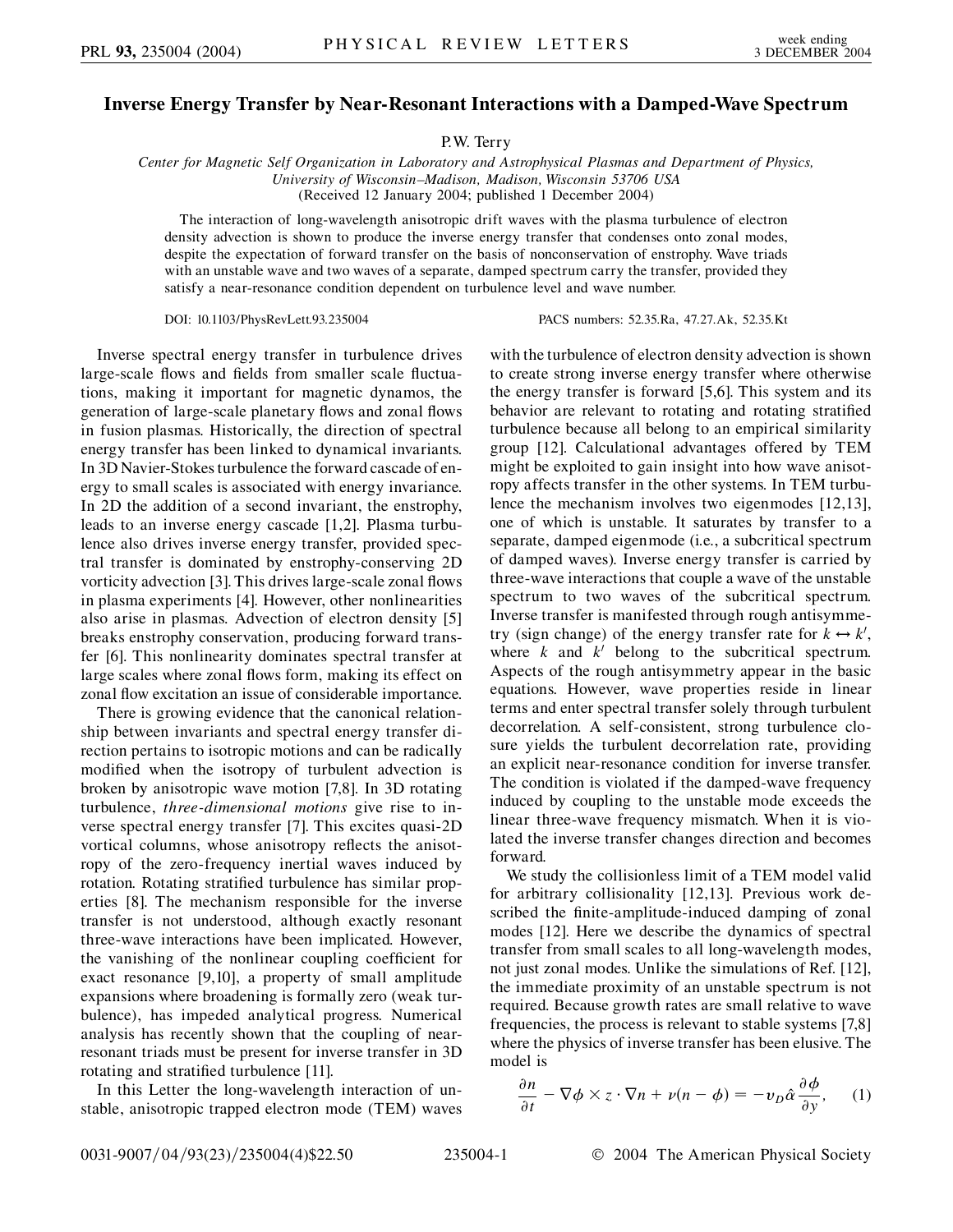$$
\frac{\partial}{\partial t}(1 - \nabla^2 - \epsilon^{1/2})\phi - \epsilon^{1/2}\nu(n - \phi) + \nabla\phi \times z \cdot \nabla\nabla^2\phi = -\nu_D(1 - \epsilon^{1/2}\hat{\alpha})\frac{\partial\phi}{\partial y},\tag{2}
$$

where  $n = \epsilon^{1/2} n_e + \phi$  is an effective density,  $n_e$  is the density of trapped electrons,  $\phi$  is the potential,  $\epsilon^{1/2}$  is the trapping fraction,  $\nu$  is the instability-driving detrapping rate,  $v_D$  is the diamagnetic drift velocity,  $\hat{\alpha} =$  $1 + (3/2)\eta_e$ , and  $\eta_e$  is the ratio of gradient scale lengths for the density and temperature. Normalizations and the derivation are given in Ref. [13]. In the collisionless regime, valid for  $v_D k_y > v$ , where  $k_y$  is a typical wave number in the *y* direction, the growth rate is proportional to *v* and requires  $n \neq \phi$  ( $n_e \neq 0$ ). The instability propagates with phase velocity proportional to  $v<sub>D</sub>$ . The rough antisymmetry of inverse spectral transfer is rooted in wave-number-space parities required by reality:  $\omega(-k) = -\omega^*(k), \quad n(-k) = n^*(k), \text{ and } \phi(-k) = \phi^*(k).$ The nonlinearity of the *n* equation is electron density advection, yielding forward transfer in isotropic turbulence. The nonlinearity of the  $\phi$  equation is vorticity advection, yielding inverse transfer. For long wavelengths  $k \ll (\sqrt{n/\phi})_{\text{rms}}$ , electron density advection dominates spectral transfer. This is the regime of TEM turbulence in fusion devices, and the regime of interest for comparison with rotating and stratified turbulence, where inverse energy transfer is observed with nonlinearities having forward transfer for isotropic fluctuations. Henceforth, advection of vorticity is neglected.

The model is transformed via the eigenmode decomposition [12,13] to deal with the fact that time derivatives are amplitude-dependent superpositions of all eigenfrequencies, and not generally reducible to the frequency of the unstable mode. The correct approach transforms the field equations to nonlinear equations for the eigenmode amplitudes. Writing the two time-dependent eigenmode amplitudes as  $\beta_1$  and  $\beta_2$ , their evolution obeys

$$
\left[\frac{\partial}{\partial t} + i\omega_j\right]\beta_j = -2\sum_{k'}\sum_{m=1}^2(-1)^jC_m(k,k')\beta'_m\beta''_1,\quad(3)
$$

where the notation  $\beta'_j \equiv \beta_j(k', t)$ ,  $\beta''_j \equiv \beta_j(k - k', t)$ ,  $\beta_i \equiv \beta_i(k, t)$  is adopted for shorthand and also applied to  $\omega_i(k)$ , the eigenmode frequencies [given in Eqs. (4) and (6) of Ref. [13] ];  $C_m(k, k') = -(\mathbf{k}' \times \hat{\mathbf{z}} \cdot \mathbf{k})R_m(k')/2$  $[R_1(k) - R_2(k)]$  are nonlinear coupling coefficients. The functions  $R_m(k) = [i\omega_m(k) - \alpha_{22}(k)]/\alpha_{21}(k)$  are eigenvector components, and  $\alpha_{21}(k) = -\epsilon^{1/2} \nu / (1 + k^2 - \epsilon^{1/2})$ and  $\alpha_{22}(k) = [iv_D k_y(1 - \hat{\alpha} \epsilon^{1/2}) + \epsilon^{1/2} \nu]/(1 + k^2 - \epsilon^{1/2})$ are linear coupling coefficients of the original model. It has been assumed that  $\beta_2 < \beta_1$ , a condition that holds throughout the linear growth phase and saturated state [13].

To examine spectral transfer, moments of the  $\beta_i$  equation are taken, yielding evolution equations for  $|\beta_1|^2$ ,  $|\beta_2|^2$ , and  $\langle \beta_1^* \beta_2 \rangle$ . These are components of the spectral energy density  $E(k) = [1 + k^2 - \epsilon^{1/2}] |\beta_1 + \beta_2|^2 +$  $\epsilon^{1/2} |R_1(k)\beta_1 + R_2(k)\beta_2|^2$ . Taking moments generates a hierarchy. The first two equations evolve spectral energy density components and triplet correlations:

$$
\left[\frac{\partial}{\partial t} + i\omega_j - i\omega_l^*\right] \langle \beta_j \beta_l^* \rangle = -2 \sum_{k'} \sum_{m=1}^2 [T_{mjl}(k, k') + T_{mlj}^*(k, k')] \tag{4}
$$

$$
\left[\frac{\partial}{\partial t} + i\omega'_{m} + i\omega''_{1} - i\omega''_{l}\right] \langle \beta'_{m} \beta''_{1} \beta''_{l} \rangle = -2 \sum_{k'''} \sum_{j=1}^{2} [Q_{mj1l}(k', k''', k) + Q_{1jml}(k - k', k''', k) + Q^{*}_{ljm1}(k, k''', k - k')] \tag{5}
$$

where  $T_{mjl}(k, k') = (-1)^j C_m(k, k') \langle \beta'_m \beta''_l \beta''_l \rangle$  and  $Q_{mjnl}(k', k')$  $k^{\prime\prime\prime}, k$ ) =  $(-1)^m C_j(k^{\prime}, k^{\prime\prime\prime}) \langle \beta_j(k^{\prime\prime\prime}) \beta_1(k^{\prime} - k^{\prime\prime\prime}) \beta_n(k - k^{\prime}) \times$  $\beta_l^*(k)$  are spectral transfer rates for energy and triplet correlations. Appropriate restrictions on triad summations of  $T_{mjl}$  and  $T_{mlj}^*$  in Eq. (4) yield the net flux across boundaries separating small and large wave numbers [1]. Hence the transfer direction follows from averages of  $T_{mil}$ over triad interactions. Here a different approach is pursued by identifying triads with manifestly inverse transfer as specified by (i)  $\text{Sgn}T_{mjl}(k, k') = -\text{Sgn}T_{mjl}(k', k),$ subject to  $\langle \beta_m(k')\beta_1(k-k')\beta_j^*(k)\rangle = \pm \langle \beta_m(k)\beta_1(k')\beta_k(k')\rangle$  $f(k) \beta_j^*(k')$ , (ii)  $T_{mjl}(k, k') < 0$  for  $k < k'$ , and  $(iii)$   $T_{mjl}(k, k') \sim i[\omega_j - \omega_l^*] \langle \beta_j \beta_l^* \rangle$  for  $\nu \ll \nu_D k_y$ . Condition (i) represents rough antisymmetry. It selects antisymmetric transfer (conservative energy exchange between  $k$  and  $k'$ ) and the transfer of a less stringent class of three-wave interactions for which the sign and magnitude of  $T_{mjl}$  change under  $k \leftrightarrow k'$ . (For these, the net energy exchanged across the spectrum is not zero; hence additional nonsymmetric three-wave interactions maintain energy conservation.) Because the underlying threewave correlations must be symmetric or antisymmetric, this condition is intrinsic to the coupling and does not depend on dynamical properties like fluctuation level. Condition (ii) selects inverse transfer; i.e., energy must be removed from  $k > k'$  and deposited in  $k < k'$ . Condition (iii) selects transfer rates that enter in the leading-order saturation balance under the collisionless asymptotic limit ( $\nu \ll v_D k_v$ ). Conditions (ii) and (iii) are dynamical. They depend on the spectra and turbulent decorrelation rate. Unlike condition (i), a closure is generally required to determine when they are satisfied.

First consider condition (i). The wave-number parity of fluctuations carries over to the eigenmode amplitudes, so that  $\beta_j(-k) = \beta_j^*(k)$ . Consequently,  $\langle \beta_m(k')\beta_1(k - k')\rangle$  $\langle k \rangle \beta_j^*(k) \rangle = \langle \beta_m^*(k') \beta_1(k'-k) \beta_j(k) \rangle^* = \langle \beta_m(k) \beta_1(k'-k) \beta_k(k') \beta_k(k') \rangle$  $k(\beta_j^*(k'))^*$ , where the last equality holds if  $m = j$ . Therefore, the real parts of  $\langle \beta'_1 \beta''_1 \beta^*_1 \rangle$  and  $\langle \beta'_2 \beta''_1 \beta^*_2 \rangle$  are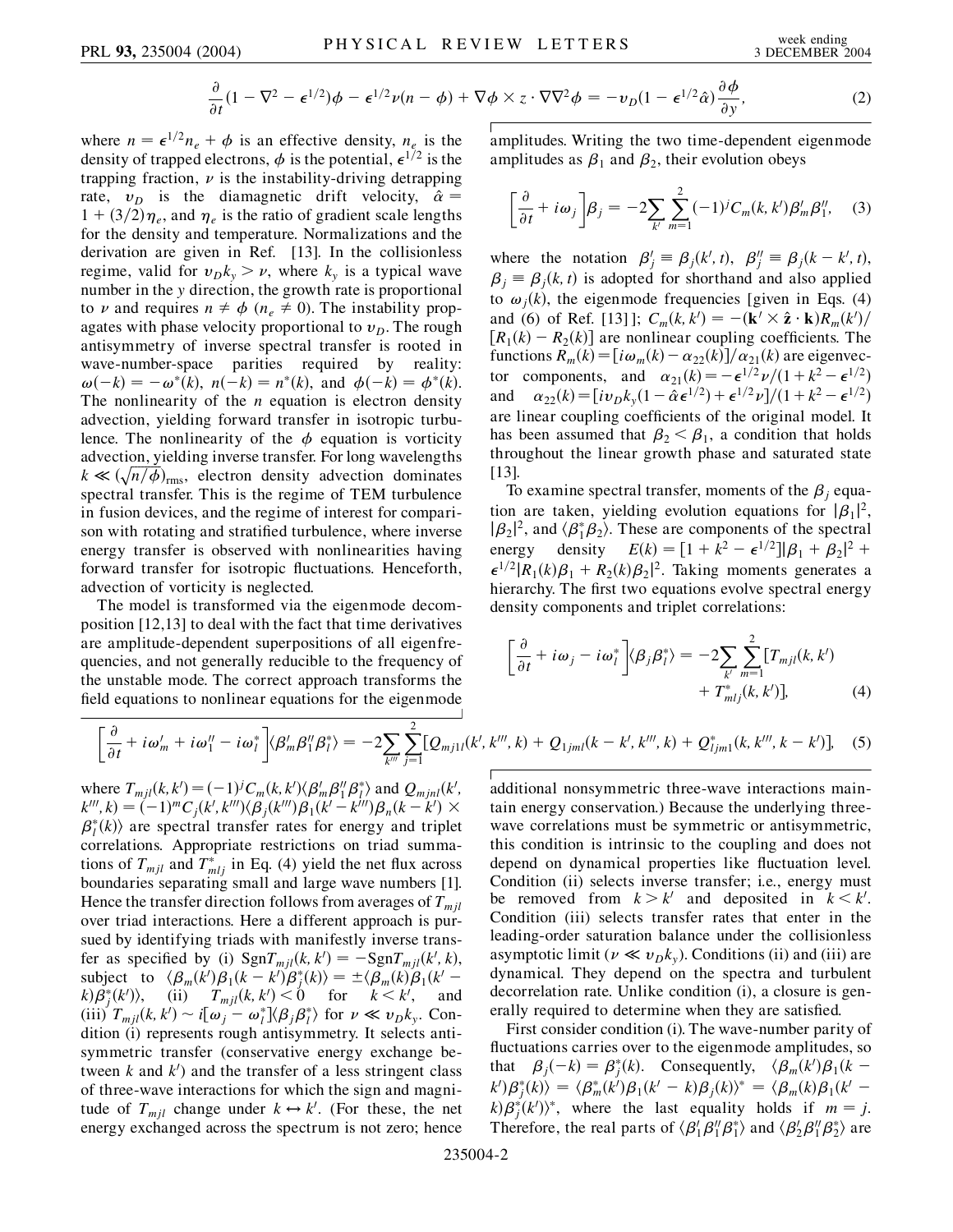symmetric, and the imaginary parts are antisymmetric under  $k \leftrightarrow k'$ . This means that  $T_{111}$ ,  $T_{121}$ ,  $T_{222}$ , and  $T_{212}$ are the only energy transfer rates that can possibly satisfy condition (i). These govern transfer of  $|\beta_1|^2$  ( $T_{111}$ ),  $\langle \beta_1^* \beta_2 \rangle$  $(T_{121}$  and  $T_{212}$ ), and  $|\beta_2|^2$   $(T_{222})$ . To simplify analysis it is helpful to consider condition (iii), because it shows that  $T_{121}$  and  $T_{212}$  do not contribute to the leading-order saturation balance. Condition (iii) depends on the magnitude of  $\langle \beta'_m \beta''_j \beta^*_j \rangle$ , which in turn depends on the three fourthorder correlations of Eq. (5) and the temporal response operator that inverts Eq. (5). A statistical closure of the eddy damped quasinormal Markovian (EDQNM) variety is used to evaluate these quantities and solve Eq. (5). Details are given in Ref. [12]. The turbulent decorrelation is not an *ad hoc* eddy damping but is derived selfconsistently. The small parameter  $\nu/k_yv_D$  allows the usual recursive definition of the turbulent decorrelation rate to be solved order by order. This procedure correctly predicts a variety of quantities dependent in a nontrivial way on the turbulent decorrelation [13], including a large shift of the  $|\beta_2|^2$  frequency spectrum to  $k_yv_D$  from its linear peak near 0, the phase locking between  $\beta_1^*$  and  $\beta_2$ , and the complex value of  $\langle \beta_1^* \beta_2 \rangle$ . The smallness of  $\nu/k_vv_D$  also allows asymptotic expansion and order-byorder solution of the saturation balances of Eq. (4). The long-wavelength condition  $k^2 \ll 1$  is formally incorporated into the ordering with  $k^2 = O(\nu/k_yv_D)^2$ .

The saturation balances show that  $\langle \beta_1^* \beta_2 \rangle$  reaches steady state under a balance of driving and dissipation with  $T_{121}$  and  $T_{221}$ , which do not satisfy condition (i). Similarly  $|\beta_1|^2$  reaches steady state under a balance of instability drive with  $T_{211}$ ;  $T_{111}$  is subdominant. Consequently, the Kolmogorov-like forward transfer to shorter-wavelength, viscously damped waves within the unstable eigenmode under  $T_{111}$  is weaker than the transfer to the damped-wave eigenmode under the nonsymmetric  $T_{211}$ . Unlike  $|\beta_1|^2$  and  $\langle \beta_1^* \beta_2 \rangle$ , energy transfer within the

 $|\beta_2|^2$  equation is dominated by the potentially antisymmetric transfer rate,  $T_{222}$ .

To determine if  $T_{222}$  is antisymmetric, i.e., if it satisfies all parts of condition (i), the symmetry properties of  $C_2(k, k')$  must be considered. Note first that  $T_{222}$  is paired with  $T_{222}^*$  in Eq. (4). Hence, it is the symmetry of  $ReT_{222}$ that is of interest, requiring a separate analysis of  $\text{Re}C_2(k, k')\text{Re}\langle\beta'_2\beta''_1\beta^*_2\rangle$  and  $\text{Im}C_2(k, k')\text{Im}\langle\beta'_2\beta''_1\beta^*_2\rangle$ . The coupling coefficients  $C_j(k, k')$  are complicated because they depend on  $\omega_j$ . Typically  $C_j(k, k')$  changes sign for some portion of the four-dimensional wave-number space spanned by  $\bf{k}$  and  $\bf{k}'$ , while for the remainder there is no sign change. In lowest order  $C_2$  is simple. It is equal to  $(\mathbf{k}' \times \hat{\mathbf{z}} \cdot \mathbf{k}) (k_y'/k_y)$ , which changes sign for all triads. In the next order  $C_2$  is imaginary and changes sign for 1/4 of the triads. Combining the coupling coefficients and the three-wave correlations, condition (i) is satisfied by  $\text{Re}C_2(k, k')\text{Re}\langle\beta'_2\beta''_1\beta^*_2\rangle$  for all triads, and by  $\text{Im}C_2(k, k')\text{Im}\langle\beta'_2\beta''_1\beta^*_2\rangle$  for  $3/4$  of the triads. However, when evaluated from closure theory most terms of the latter are smaller than the former by a factor of order  $\nu/k_v\nu_D$ .

 $T_{222}$  is now evaluated using the closure solution of Eq. (5). In the Markovian (steady state) limit,  $\left[\frac{\partial}{\partial t} + \frac{\partial}{\partial t}\right]$  $i\omega_2' + i\omega_1'' - i\omega_2^*$   $\rightarrow$   $[i\omega_2' + i\omega_1'' - i\omega_2^* - \Delta\omega_2' - \Delta\omega_1'' - i\omega_2^*$  $\Delta \omega_2^*$ ], where  $\Delta \omega_j$  is the complex nonlinear frequency determined self-consistently from the closure [see Eqs. (35) and (36) of Ref. [12] ]. From the saturation balances  $\Delta \omega_2 \sim i k_v \nu_D$ , whereas  $\Delta \omega_1 \sim \nu$ . Likewise, from the eigenfrequencies,  $\omega_1 \sim k_y v_D$ , while  $\omega_2 \sim i\nu$ . Therefore,  $[i\omega_2' + i\omega_1'' - i\omega_2^* - \Delta\omega_2' - \Delta\omega_1'' - \Delta\omega_2^*]$  $[i\omega_1'' - \Delta\omega_2' - \Delta\omega_2^*]$ . Near resonance occurs when the linear wave frequency dominates the nonlinear frequency, i.e.,  $i\omega_1'' \gg \Delta \omega_2' + \Delta \omega_2^*$ , and applies to waves *k* and  $k<sup>0</sup>$  on the damped-wave eigenmode branch and beat wave  $k'' = k - k'$  on the unstable branch. Substituting the complete lowest order expressions for  $i\omega_1^{\prime\prime}$ ,  $\Delta\omega_2^{\prime}$ , and  $\Delta \omega_2^*$ , the near-resonance condition is

$$
\frac{\nu_D(k_y - k_y')(1 - \epsilon^{1/2}\hat{\alpha})^2}{[1 + (k - k')^2 - \epsilon^{1/2}]} \gg \sum_q \frac{|\beta_1(q)|^2 (1 + q^2 - \epsilon^{1/2})}{\nu_D q_y} [C_2(k', k' - q)C_2(k' - q, k') - C_2(k, k - q)C_2(k - q, k)].
$$
 (6)

Dimensionally, this condition is  $\omega_1 \gg C_2 \beta_1$ , the analog of the Rhines cutoff in quasigeostrophic turbulence [14]. It describes a wave regime where spectral transfer is small but nonzero, so that spectra evolve on very long time scales. It arises classically at small *k* and *k'*, where  $C_2 \ll$ 1, but also if  $\beta_1$  or the coupling factor in [ ] is small.

Using the normal-statistics ansatz of EDQNM,  $\text{Re}T_{222}(k, k')$  is evaluated by writing  $Q_{mjnl}(k', k''', k)$  in terms of products of second order correlations  $\langle \beta_j \beta_l^* \rangle$ . The result is given in Ref. [12], Eq. (33), in the terms proportional to  $C_2(k, k')/[i\omega'_2 + i\omega''_1 - i\omega^*_2 - \Delta\omega'_2 \Delta \omega_1'' - \Delta \omega_2^*$ ]. In the near-resonant limit for  $\nu / k_y \nu_D \ll$ 1, eight of the nine terms enter the leading-order energy transfer rate. The resulting expression is complicated, with components producing both forward and inverse transfer, depending on spectrum shape. Inverse transfer dominates for a broad class of physically important spectra. Consider decaying spectra such that  $|\beta_1|^2$ ,  $|\beta_2|^2$ , and  $\langle \beta_1^* \beta_2 \rangle$  have the same shape and fall off faster than  $k^{-1}$ . The spectra generated in simulations of Eqs. (1) and (2) belong to this class [13], as do the spectra of the canonical balance defining the wave-dominated regime [14], which go as  $|\beta_1|^2 \sim |\beta_2|^2 \sim \langle \beta_1^* \beta_2 \rangle \sim k^{-2}$ . If the transfer range is broad, such that, typically,  $\langle \beta_i^* \beta_j \rangle \gg \langle \beta_i^* \beta_j' \rangle$  for  $k <$  $k'$ , the expression simplifies to